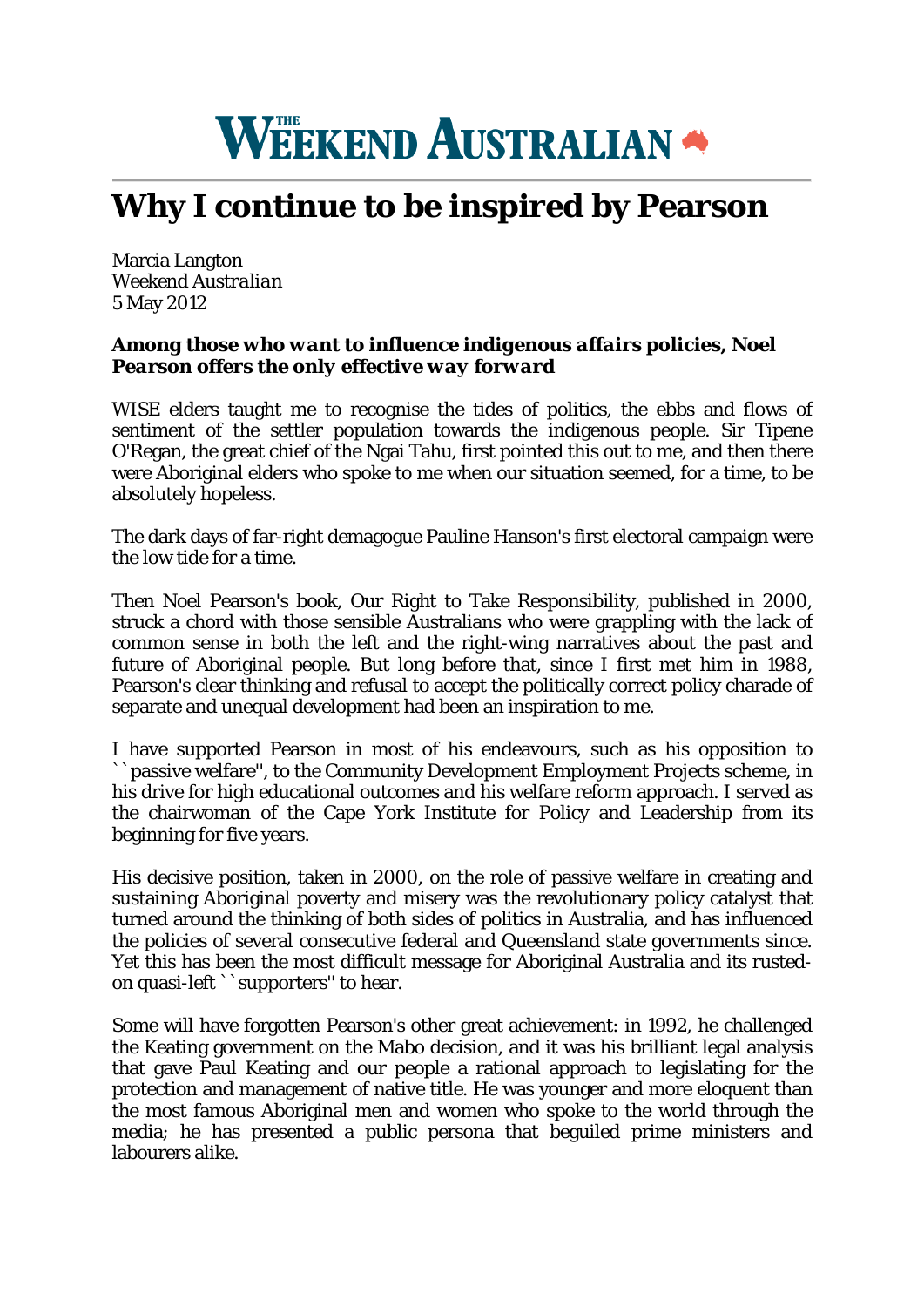Pearson has also enraged Aboriginal people by tacking away from the cant of Aboriginal symbolic politics and arguing a powerful case for including indigenous people in the economic life of Australia. He has never resorted to street demonstrations, worn the Aboriginal flag colours or ranted the Aboriginal slogans invented in the 1960s and 70s.

His methods were borrowed from earlier, conventional political figures in history, and while a social democrat to the core, albeit one steeped in history and legal philosophy, his arsenal has consisted of eloquent English, sustained reason and argument, and an oratorical flourish that has bent to his cause the best minds of the most racist circles in Australian political life.

For this, Pearson is despised by Aboriginal apparatchiks in their taxpayer-supported sinecures throughout the country. The former deputy chief minister of the Northern Territory, Marion Scrymgour, an Aboriginal woman who ever so briefly held the highest office of any Aboriginal politician in Australian history, denounced him for his Christianity and, in a searing personal attack, for his Lutheran upbringing.

One of her proteges, Kim Hill, who at the time of writing holds the position of director of the Northern Land Council in the Northern Territory, once the most powerful of all Aboriginal organisations outside the federal capital, announced his political stance at a function in Darwin with these words: ``I am not Noel Pearson.''

The audience was ecstatic and gave him a standing ovation. Of course, he was entirely innocent of any literary or historical referentialism in this declaration. His simple goal was to create the image of himself as the advocate for everything that Pearson was against.Of course, neither he nor Scrymgour could be accused of having read or understood Pearson's tracts. Their access to his work is through the newspaper headlines and hateful far-left-wing blogs. But that is the case for most of those people who attack him. This tactic of demonising Pearson has been the crowdpleaser in the Aboriginal industry for about a decade.

Despite the hatred of Pearson in the Aboriginal industry, there are now thousands of Australians from all walks of life, from corporate chief executives to labourers, who support him because his policies make sense. Occasionally, though, even his supporters turn against him. And this is what puzzled me about the opinion piece in The Weekend Australian of April 28-29, by Tony Koch.

I wrote to Pearson to ask him what he thought might be the reasons for this article by Koch and his reply is very instructive. Last year, he worked with staff and traditional owners from the Cape to develop a comprehensive strategy to counter the longincreasing threat to indigenous rights to hunt turtle and dugong. It culminated in a week-long workshop in Cairns in November, to which media was invited for a briefing. The Australian didn't turn up. The ABC and local rags then ran beat-ups about the ``slaughter''.

This strategy work has subsequently been funded by Environment Minister Tony Burke for the second stage of developing local management plans. None of this has been covered by the media.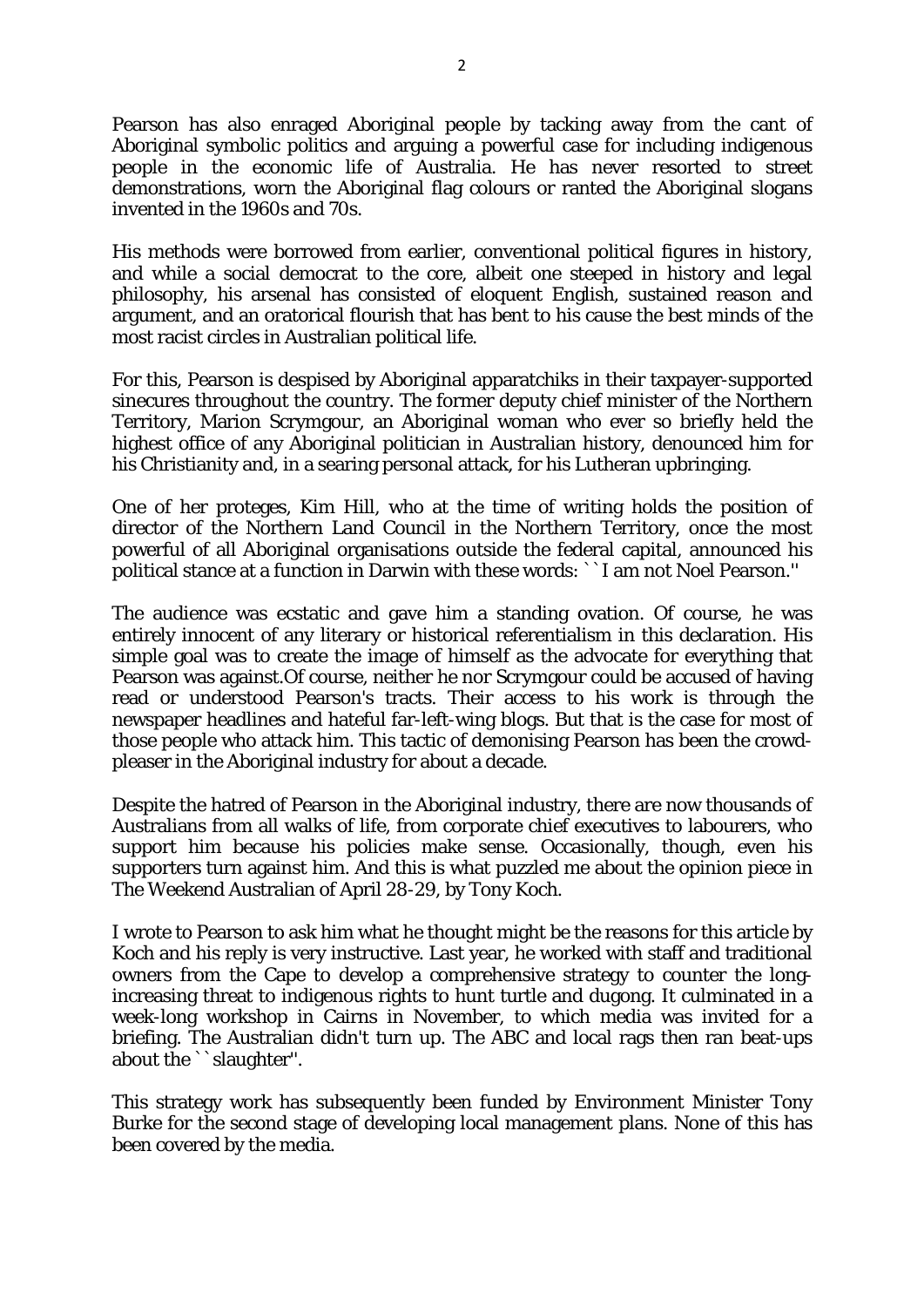Pearson's brave opposition to the wild rivers legislation in Queensland is another matter in which I support him. His opposition to this legislation does not mean that he is not deeply concerned with environmental and biodiversity conservation.

On the contrary, he has been influential in ensuring that very large areas of Aboriginal land in Cape York Peninsula, including his own traditional land, have been dedicated to conservation and national park status.

This has been the case for 20 years, and, in my view, he has done more for real conservation in Cape York Peninsula than anyone else.

There has been a habit in the Australian media of reportage of Aboriginal people as dysfunctional, depraved and corrupt. At times, that seemed to be the only story, but gradually responsible journalists began to write about our successes, none greater than Pearson's agenda in Cape York.

For the past 20 years, Koch followed Pearson's progress and his reportage was mixed. As Pearson revealed some horrible aspect of the symptoms of welfaredependency, Koch got the story. Corruption, depravity. Sometimes he covered the positive side. Clearly Koch had a role in informing Australians of Pearson's progress, but others dug more deeply and began to understand the critical importance of Pearson's thinking.

We have seen this in several feature articles, such as Nicolas Rothwell's work, and editorials of The Australian.

In his article, Koch advocated for Chris Sarra as a preferable Aboriginal leader to Pearson. Koch is free to prefer one Aboriginal person over another, but there is a danger in white patronage that I have learnt about the hard way.

An elder once explained to me why I should be careful of those white people who are too keen to help me, and also too keen to take the credit for my own work. They want to be seen as our masters, the puppeteers who pull our strings. It is a part of the old master-slave relationship that we Queenslanders are too familiar with. Aboriginal slavery in Queensland was a part of my life as a child and until my early adulthood. So, too, for Pearson, about which he has written.

Pearson is a leading Australian thinker and writer, and much of what he writes has nothing to do with Aboriginal affairs. He is a legal scholar and a historian.

It is not a matter of choosing between Sarra and Pearson, but between Pearson and Clive Hamilton or Robert Manne or some other intellectual luminary.

It is true that sometimes Pearson uses common Australian profanities when he is angry; so do most Australians, but especially Aboriginal people, who speak vernacular Aboriginal English. In Aboriginal English, as linguists have shown, common profanities are emphatics, like exclamation marks. It is also true that Pearson is driven, that he is vehement in his advocacy and expression of the issues that he has sacrificed his life for. This goes with the territory. Many leaders have these characteristics. The Anglo preference for supercilious politeness is the enemy